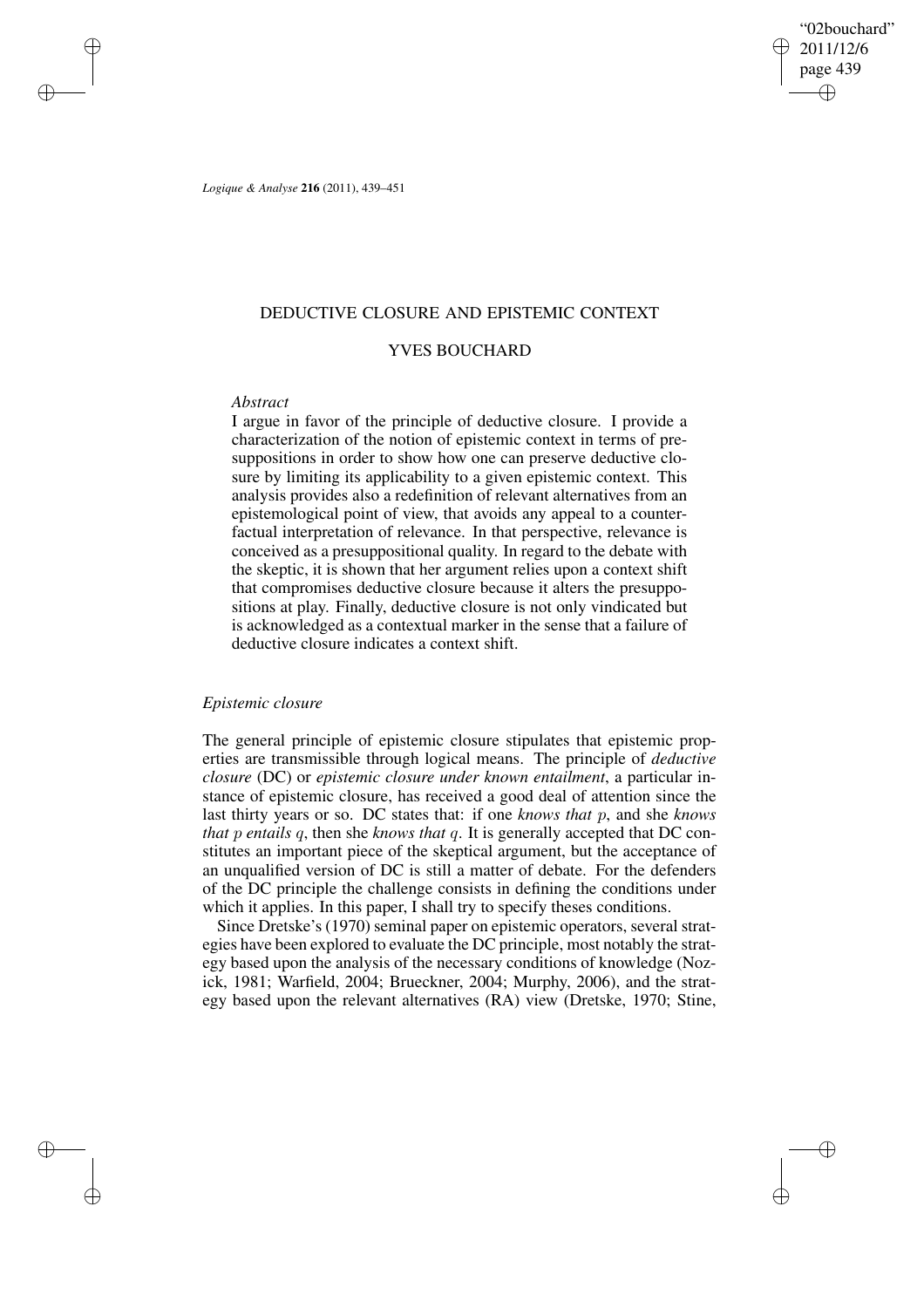"02bouchard" 2011/12/6 page 440 ✐ ✐

✐

✐

#### 440 YVES BOUCHARD

1976; Cohen, 1988; Heller, 1999). Several solutions provided by RA theorists have been spelled out in externalist terms, essentially by means of a counterfactual analysis. Dretske (1970; 2006) and Nozick (1981, p. 204 ff.) have notoriously argued against DC from two different perspectives, but they nonetheless share a counterfactual interpretation of relevant alternatives. As for me, I will rather follow Williams (1996) regarding what he takes to be a *non sequitur* between the Dretske-Nozick strategy and non-closure. I want to preserve both DC and the notion of relevant alternatives, which is, as Goldman underlines it, a major issue:

The qualifier 'relevant' plays an important role in my view. If knowledge required the elimination of all logically possible alternatives, there would be no knowledge (at least of contingent truths). If only *relevant* alternatives need to be precluded, however, the scope of knowledge could be substantial. This depends, of course, on which alternatives are relevant. (1976, p. 775)

Dretske defines a relevant alternative in the following way: "A relevant alternative is an alternative that might have been realized in the existing circumstances if the actual state of affairs had not materialized." (1970, p. 1021) Dretske's definition demands that a knowledge claim be evaluated in function of counterfactual situations. But the possible worlds semantics needed for an interpretation of counterfactual situations is not without difficulties. For instance, selecting an epistemic criterion for ordering the set of possible worlds in order to measure proximity and to fix the boundaries of relevance is not an uncontroversial task. Ontological relevance is an obscure notion and world proximity alone does not seem to help much here. What I would like to submit is a definition of RA that is strictly epistemological (and logical) rather than ontological, and that will enable me to preserve DC. It is worth noting at this point that the gist of my suggestion lies in moving the starting point from an externalist perspective to a more internalist one.

In a paper that presents the several epistemological motivations behind the RA strategy, P. Rysiew concludes that "dressing disagreements about closure or contextualism up in the language of disputes about the RA approach itself is, and has been, counter-productive." (2006, p. 276) I endorse Rysiew's claim that the RA view is neutral towards a justificational analysis of knowledge. But, on the other hand, I will defend the idea that the answer to the question 'What exactly makes any alternative a relevant one?' gives us important clues regarding the debate over DC (and contextualism). The notion that I will use as a middle term between RA and DC is the one of *epistemic context*. So, what I want to do is to link tightly RA to the notion of context in order to restrict the domain of application of DC (following in part Dretske).

✐

✐

✐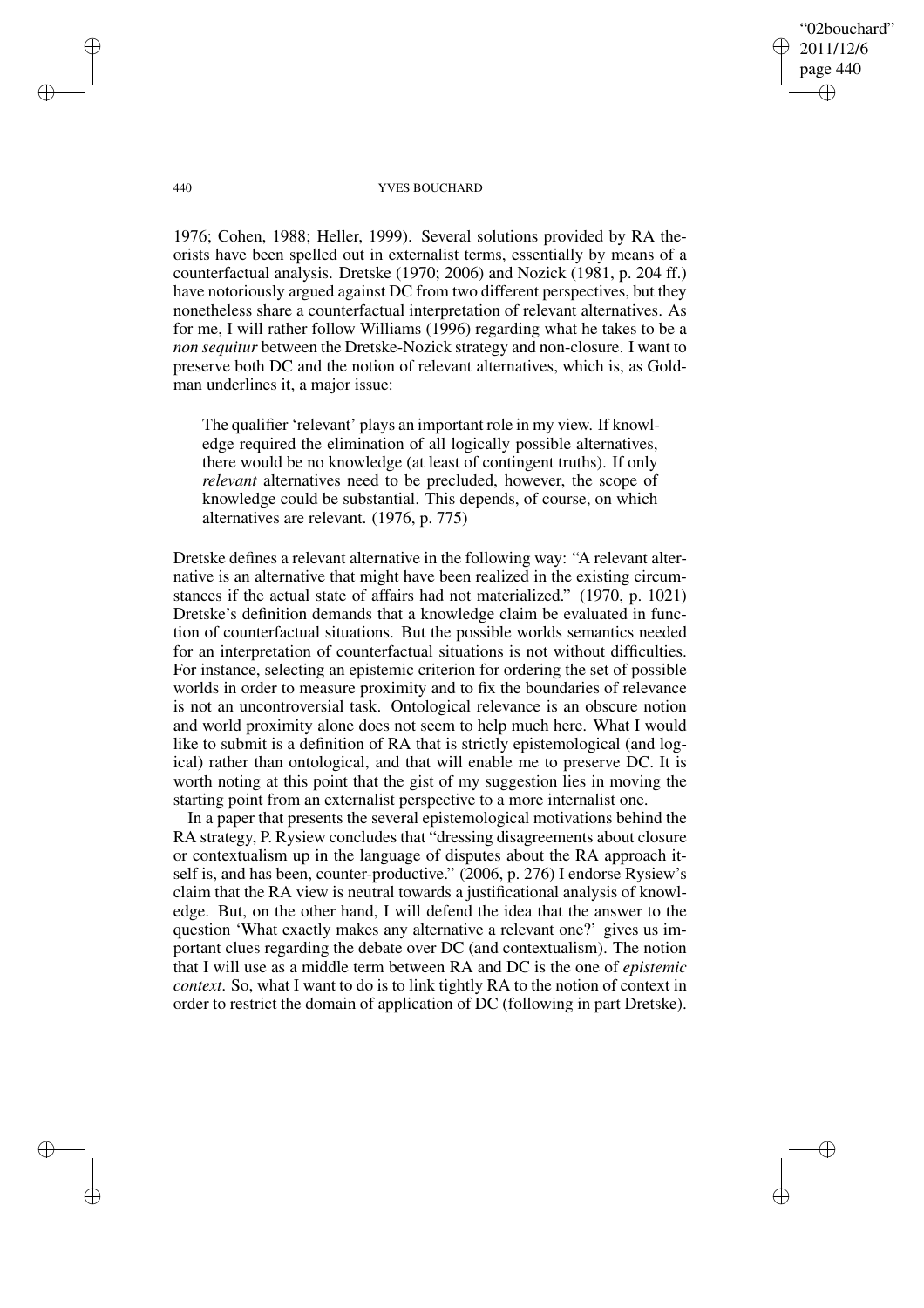Therefore, in the end, what I am promoting is a qualified version of the DC principle. This should not appear to the reader more awkward then defending the idea that the principle of elimination of double negation is restricted to classical logic (and stronger systems).

### *Epistemic context*

✐

✐

✐

✐

From a conversational point of view, a context is what is *taken for granted*. From an epistemological point of view, I will define an epistemic context as a set of basic (or contextual) beliefs.<sup>1</sup> That set includes beliefs about our environment but also beliefs about our own epistemic attitudes, epistemic standards, and so on. For instance, I may entertain beliefs like: my sensory experience is generally reliable, or, in normal conditions, if I see an object of with property P then I know that  $P(o)$ . These beliefs are nothing but *pragmatic presuppositions*, as Stalnaker has correctly pointed out:

The distinction between presupposition and assertion should be drawn, not in terms of the content of the propositions expressed, but in terms of the situations in which the statement is made — the attitudes and intentions of the speaker and his audience. Presuppositions, on this account [pragmatic account], are something like the background beliefs of the speaker — propositions whose truth he takes for granted, or seems to take for granted, in making his statement. (1999, p. 48)<sup>2</sup>

The set of contextual beliefs exhibits two noticeable features: (1) the contextual beliefs are simply taken as true (and, of course, they *may* be true); (2) the contextual beliefs lie outside the *justification space*, which is occupied by the different knowledge items. In order to convert a contextual belief  $p$  into knowledge,  $p$  has to meet the epistemic standards in use. The first consequence of this analysis is that an epistemic agent *cannot know a presupposition*. Dretske has already underlined that point: "These presuppositions, although their truth is entailed by the truth of the statement, are not part of what is *operated on* when we operate on the statement with one of our epistemic operators." (1970, p. 1014) Wittgenstein (1969) also insisted

"02bouchard" 2011/12/6 page 441

✐

✐

✐

<sup>&</sup>lt;sup>1</sup> These beliefs are not basic *per se*. Their basicality is due to the epistemic function they realize.

 $2$  See also Lewis (1979).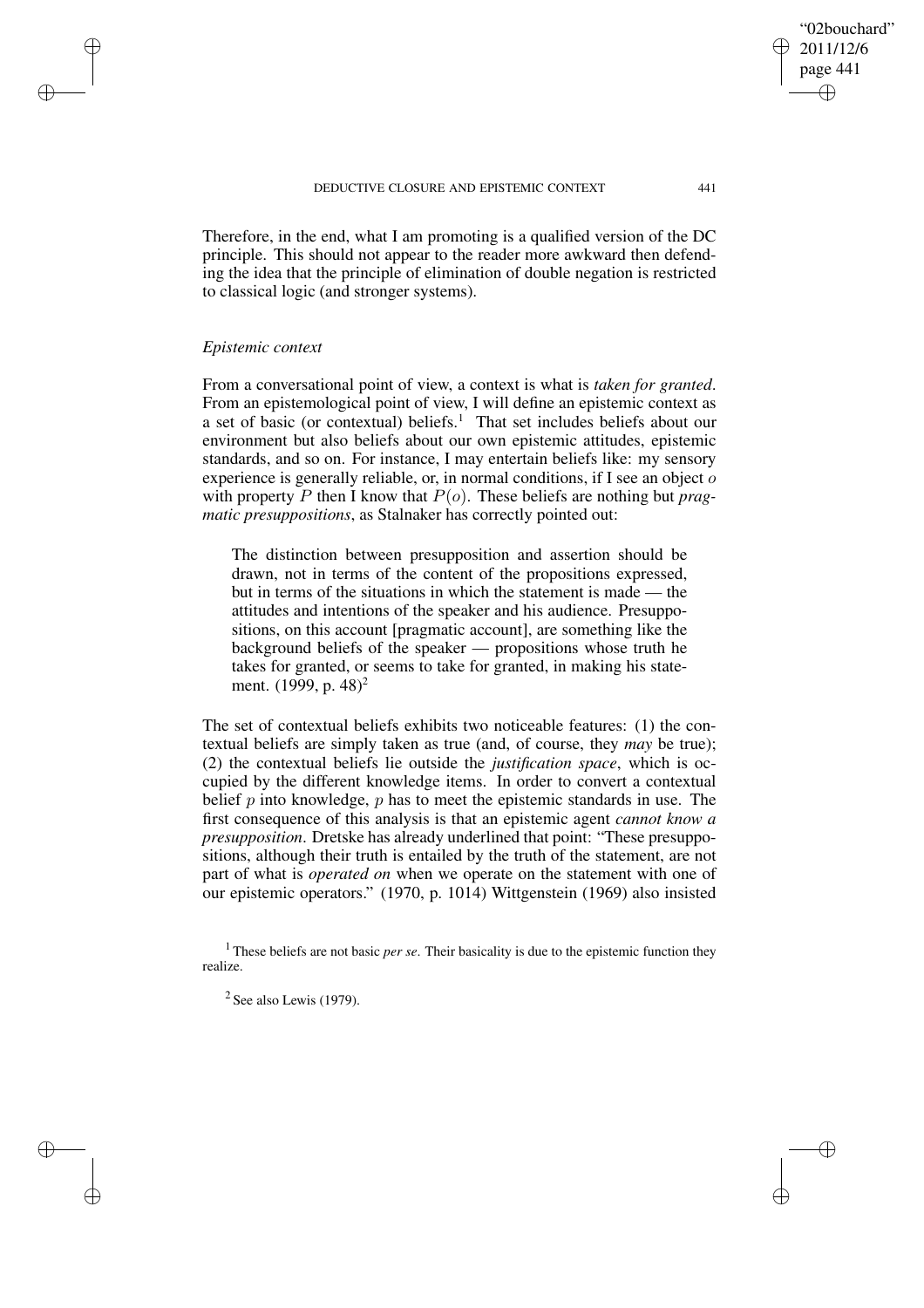✐

✐

#### 442 YVES BOUCHARD

particularly on that aspect by means of his analysis of the difference between certainty and knowledge (*contra* Moore).

Now, in virtue of this characterization of an epistemic context, I can define a relevant alternative as *an alternative that does not affect the epistemic context in use*. An alternative may affect an epistemic context in many ways. For instance, it may require an additional presupposition, or several presuppositions, which can be compatible or not with the other presuppositions, or it may require that a particular presupposition becomes justified. But as soon as such a change has taken place, a new epistemic context has been set. Context shifts resulting from the addition of presuppositions to the context may generate deductive closure failures,<sup>3</sup> since the total amount of presuppositional information has increased. So, in order to ensure the validity of the DC principle, a constraint must be imposed on the epistemic context. The following condition will do the work: *if the presuppositions of the alternative at stake do not affect the epistemic context, then DC holds*. <sup>4</sup> Contrapositively, a failure of DC indicates a context shift. And given by definition that relevant alternatives do not alter the epistemic context, then DC holds for relevant alternatives. That shows clearly the strong relation between DC and presuppositions. What is determinative is what one does take for granted in the *actual* epistemic context, not what would happen in a *counterfactual* situation (a possible world close or not to the one she is in).

This definition of an epistemic context will prove useful in defining conditions under which operations on epistemic contexts may be performed. Such considerations go beyond the scope of this paper, but, as an example, a *permissible contextual expansion* can be defined this way:

A permissible contextual expansion with respect to an epistemic context c is the addition of a *compatible* presupposition r to c, such that if  $c = \{p, q\}$  then  $c \cup r \nvDash \neg p \vee \neg q$  and the agent must satisfy *Believe*( $p \wedge q \wedge r$ ).<sup>5</sup>

<sup>3</sup> Cohen has already noticed that point: "The apparent closure failures are illusions that result from inattention to contextual shifts." (1988, p. 111)

✐

✐

✐

<sup>&</sup>lt;sup>4</sup> For a similar view, see Williams (1996).

<sup>&</sup>lt;sup>5</sup> The agents actually do not need to have an explicit belief towards this conjunction, but they must be disposed to give their assent to such a conjunction. The definition of permissible contextual expansion prevents inconsistency within the set of presuppositions only, not within the justification space. Also, some parts of the belief revision theory of Gärdenfors (1988) might be used to define operations on contexts as long as they are so modified as to apply to presuppositions and not simple beliefs.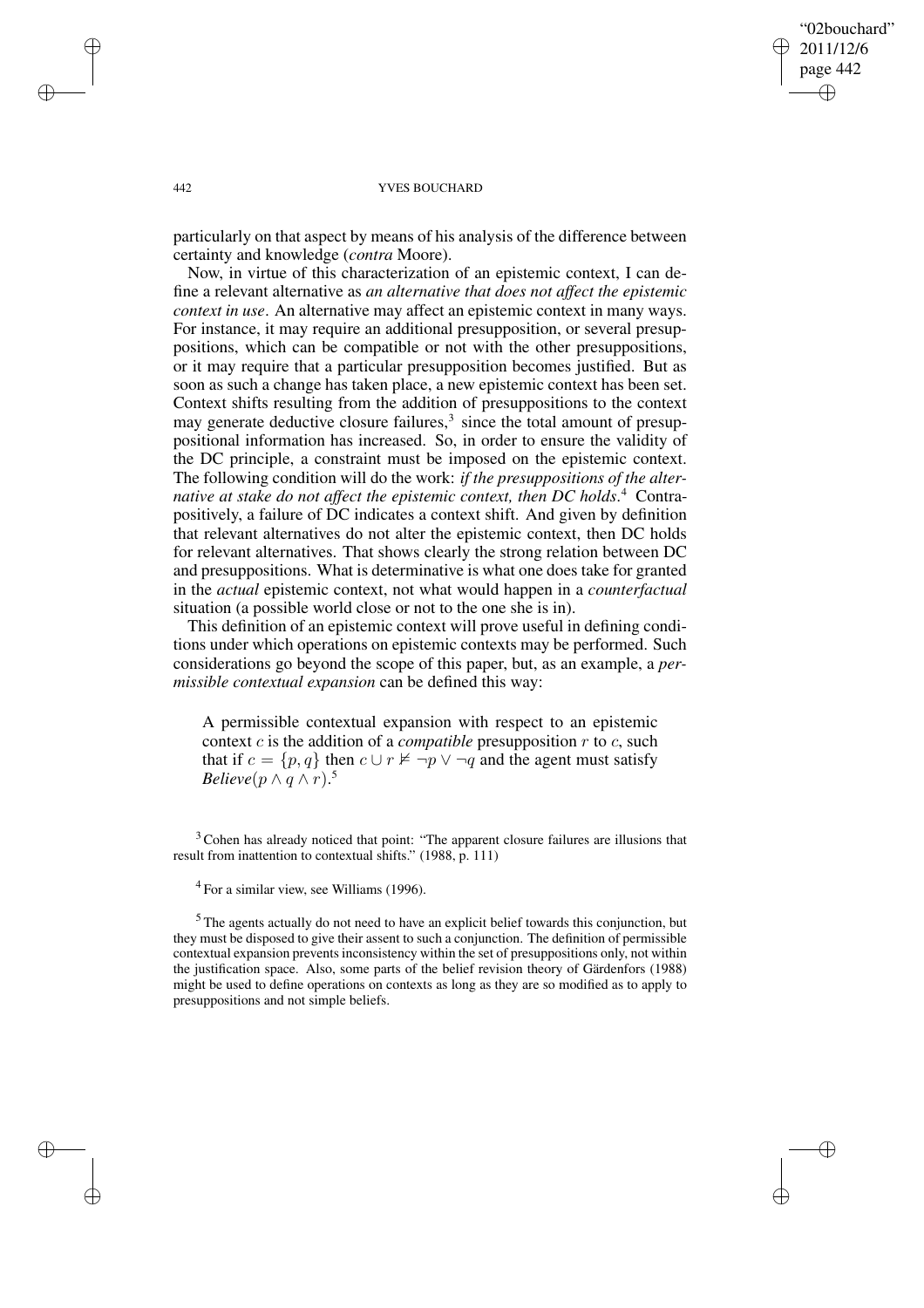This is very close to Lewis' rule of accommodation for presupposition, except that what is left undefined by Lewis' rule (its limits of application) is here at least logically defined.<sup>6</sup> Furthermore, the notion of epistemic context allows for different characterizations of contexts. For instance, in the case where a tacit epistemic standard (a qualification method) is at issue, the context can be envisaged as an *epistemological context*, otherwise it is simply a *normal epistemic context*, i.e. a context in which knowledge simply operates.

### *Context shift*

✐

✐

✐

✐

Before continuing to consider the DC principle in the light of my proposal, there is an aspect of the principle that is in need of clarification because there is a threat of equivocation that lurks in the debate. An important obstacle to a proper evaluation of the problem is the *apparent homogeneity* of the K-operator. In the general formulation of the DC principle, one has to pay close attention to the characterization of the three K-operators involved:  $K_1\phi, K_2(\phi \supset \psi), K_3\psi$ . The reasons why an agent s knows that  $\phi$  and knows that  $\phi \supset \psi$  might be empirical and different from each other, but the reason why s knows that  $\psi$  has to be logical; s has to believe in the validity of the modus ponens to get  $K_3\psi$ . Consequently, s knows that  $\phi$  and s *knows that*  $\psi$  do not convey exactly the same meaning. There is a significant difference for s with regard to her epistemic commitment to  $\phi$  (or  $\phi \supset \psi$ ) and to  $\psi$ .<sup>7</sup> That means if s is challenged about her knowledge of  $\psi$ , s would rely upon logical reasons (classical logic, for instance) and if in some circumstances modus ponens cannot be applied, then neutralizing the logical reasons would have no effect on the non-logical reasons for the knowledge of  $\phi$  and the knowledge of  $\phi \supset \psi$  — as far as the logical and non-logical reasons are independent. Despite this shift in the epistemic standards used to qualify the knowledge of  $\phi$  (or  $\phi \supset \psi$ ) and the knowledge of  $\psi$ , it is not

✐

 $6$  Lewis' rule of accomodation for presupposition stipulates that: "If at time  $t$  something is said that requires presupposition P to be acceptable, and if P is not presupposed just before t, then — *ceteris paribus* and within certain limits — presupposition P comes into existence at t." (1979, p. 340) As regards Lewis' *sotto voce* proviso (1996, p. 554), which seems to show also some similitudes, it remains quite different since it is encapsulated into a definition of knowledge instead of being considered from a strictly logical point of view.

 $7$  This is more obvious in the case of Gettier's type II problems, where the principle at stake is epistemic closure for disjunction :  $K\phi \supset K(\phi \vee \psi)$ . This shift in justification is generally not allowed in non-strictly logical contexts.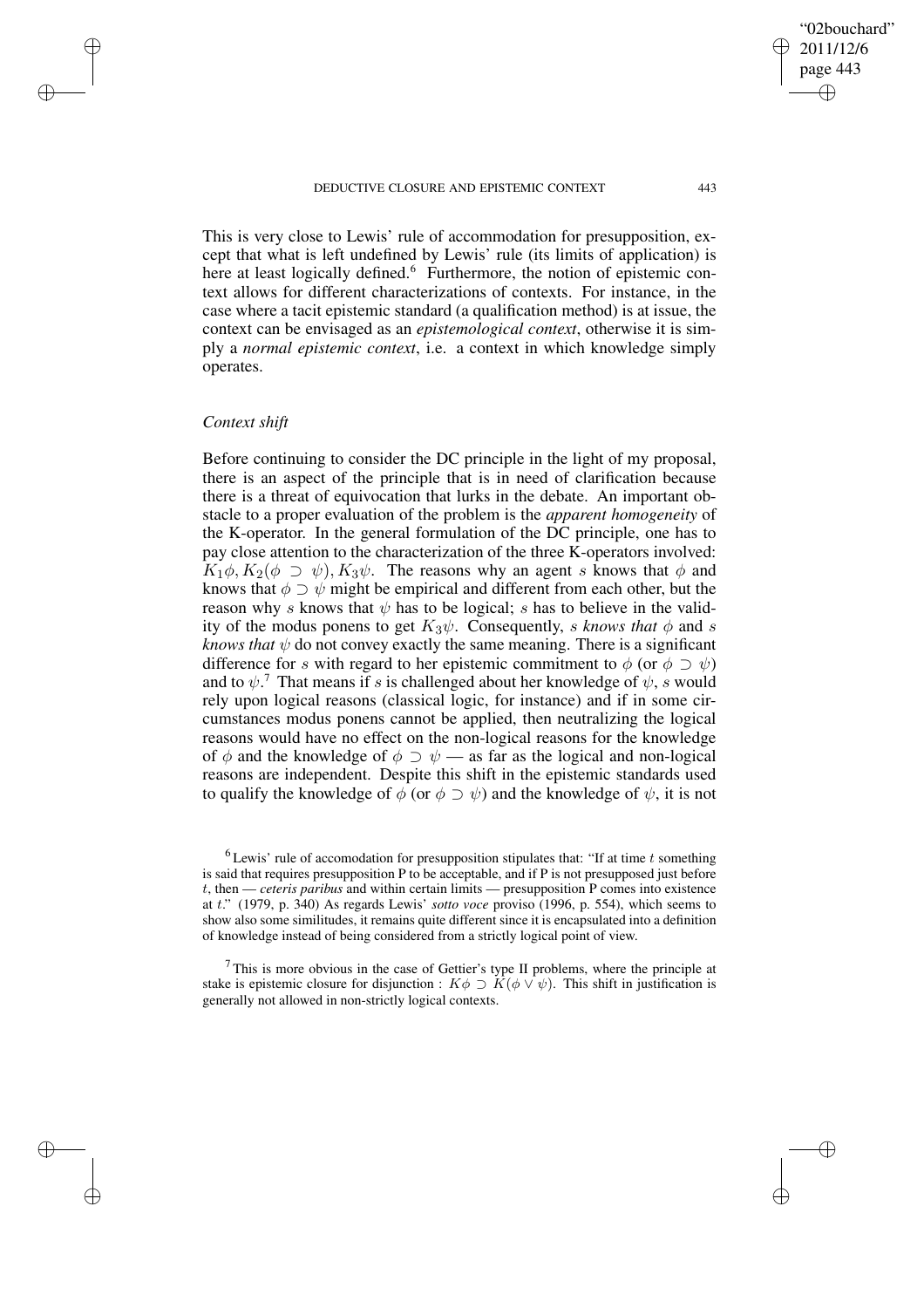✐

✐

### 444 YVES BOUCHARD

necessary to get into a detailed investigation on the kind of theory of justification that is preferable. $8\,$  In normal epistemic contexts, the truth of all the epistemic standards at play is presupposed. Hence, a solution to the DC problem should be generally valid for any epistemic standard.

Now, let's consider Dretske's (1970, p. 1015 ff.) paradigmatic case of a visit at the zoo:

 $K(p)$ : I know that this animal is a zebra.

 $K(p \supseteq \neg q)$ : I know that if this animal is a zebra, then this animal is not a cleverly disguised mule.

 $K(\neg q)$ : I know that this animal is not a cleverly disguised mule.

Let's represent the situation this way:



 ${a, b, K_1, K_2}$  is the set of contextual beliefs, call it the *presuppositional belt*, in which  ${K_1, K_2}$  are epistemic standards, the solid arrows give the meaning (the indexical content) of the K-operator, and the dotted arrows mean 'is presupposed by'. A direct corollary that follows from accepting the inclusion of the epistemic standards into the presuppositional belt, is the indexicality of the knowledge predicate. While the *character* (the invariant part) of the predicate might be understood as a success term (i.e., following Williams (2001)), if one knows something, it's because one has satisfied some epistemic standards), its *content* (the variable part) is specified by the epistemic standards at play in the current epistemic context.<sup>9</sup>  ${K_1p, K_1(p \supset \neg q), K_2\neg q}$  are the knowledge items in the justificational space. Note that the difference in the epistemic standards used to qualify

 $8$  For such an investigation in terms of a theory of justification, see among others Audi (1991), Feldman (1995) and Hales (1995).

 $9$  DeRose (1992) offers a slightly different analysis.

✐

✐

✐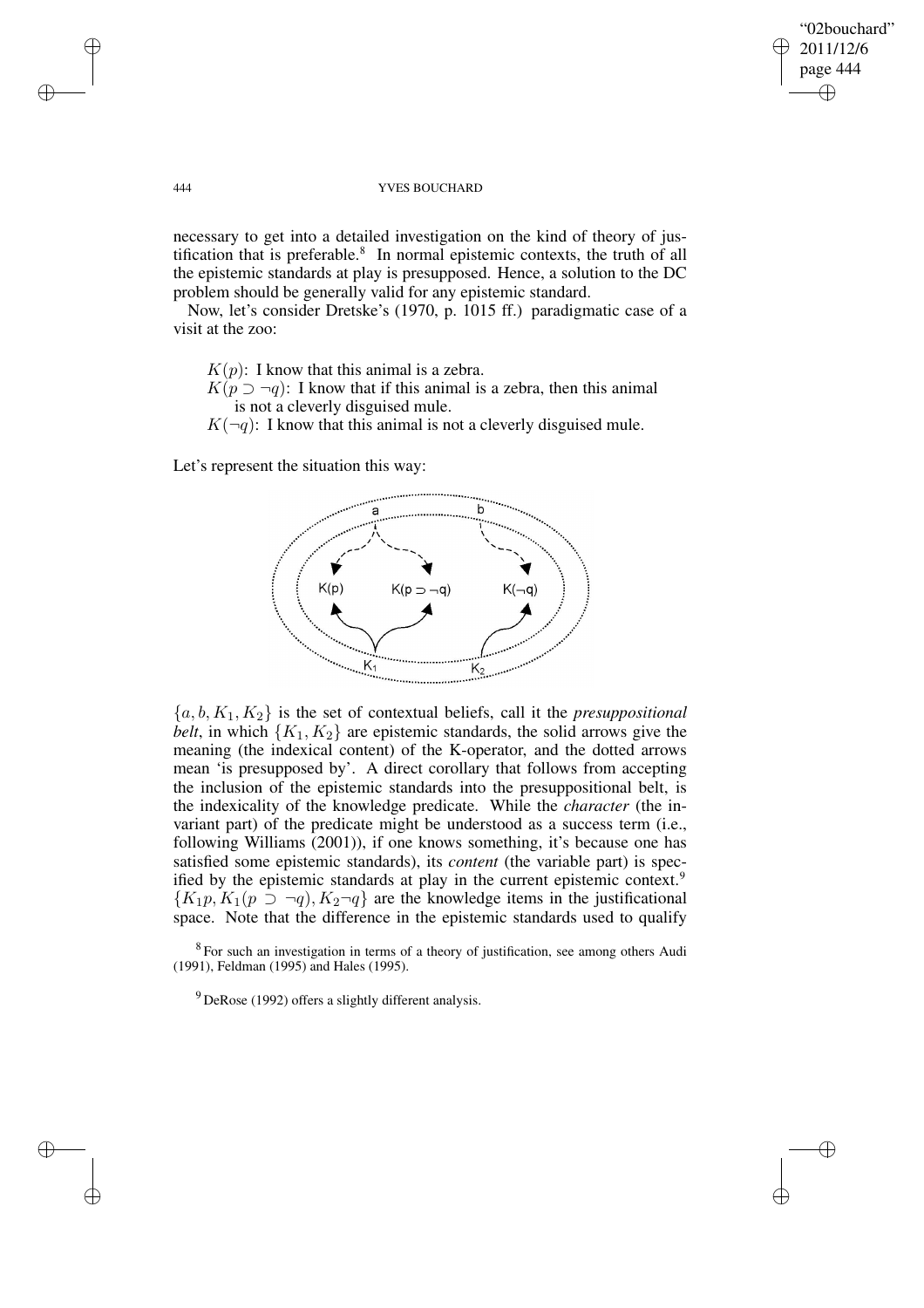✐

✐

✐

✐

 $p$  and  $\neg q$  is made explicit. Knowledge of p satisfies the epistemic standard  $K_1$ , whereas knowledge of  $\neg q$  satisfies the epistemic standard  $K_2$  (in this case, classical logic). Taking advantage of my previous definitions, I can say that if  $q$  (being a cleverly disguised mule) is a relevant alternative, then the presuppositional belt remains unaffected. On the other hand, if  $q$  is not a relevant alternative, then to make it relevant would require to alter the epistemic context by expanding the presuppositional belt with the required and compatible presuppositions, and these contextual alterations, more or less pervasive, would be echoed in the entire belief network. In Dretske's example, q presupposes a number of things that are not part of the given context, and some of the required presuppositions by q are clearly incompatible with the actual context. For instance,  $q$  presupposes that someone has cleverly disguised the mules and that someone had the intention to deceive the zoo visitors for some reason, call this presupposition  $b$ . This presupposition is incompatible with the one, call it  $a$ , according to which the visitor believes she is visiting the zoo 'under normal circumstances', viz. if the zoo authorities have marked the pen with 'zebras' then the animals in the pen *are* zebras. So, in order to accommodate the context for  $q$ , presupposition  $a$  has to be denied (or simply rejected). If the agents agree to do so (tacitly or explicitly), and by the same token agree to raise the epistemic standards, then  $K_1$  becomes inappropriate as an epistemic standard, a stronger one is needed, one that will permit the discrimination between  $p$  (being a zebra) and  $q$  (being a cleverly disguised mule).<sup>10</sup> As a result,  $K_1(p)$  would be henceforth false (it is false that the visitor knows it is a zebra),  $K_2(\neg q)$  could not be justified logically, and the whole case would not be a case for epistemic closure anymore.<sup>11</sup>

This is not only a matter of accent on the role of presuppositions, but most importantly a matter of what comes first. For instance, Stine, who wants to preserve deductive closure while accepting the RA view, suggests the following analysis:

To say that John knows that  $p$  does normally presuppose that not- $p$ is a relevant alternative. This is, however, a pragmatic, not a semantic presupposition. That is, it is the speaker, not the sentence (or proposition) itself, who does the presupposing. Thus, the presupposition falls in the category of those which Grice labels 'cancellable'. (1976, p. 255)

 $10$  See Goldman's (1976), minus the counterfactual analysis, and Lewis' (1979), minus the automatic character of the raise of standards.

 $11$  Williams (1996) has brought this last point into clear focus.

"02bouchard" 2011/12/6 page 445

✐

✐

✐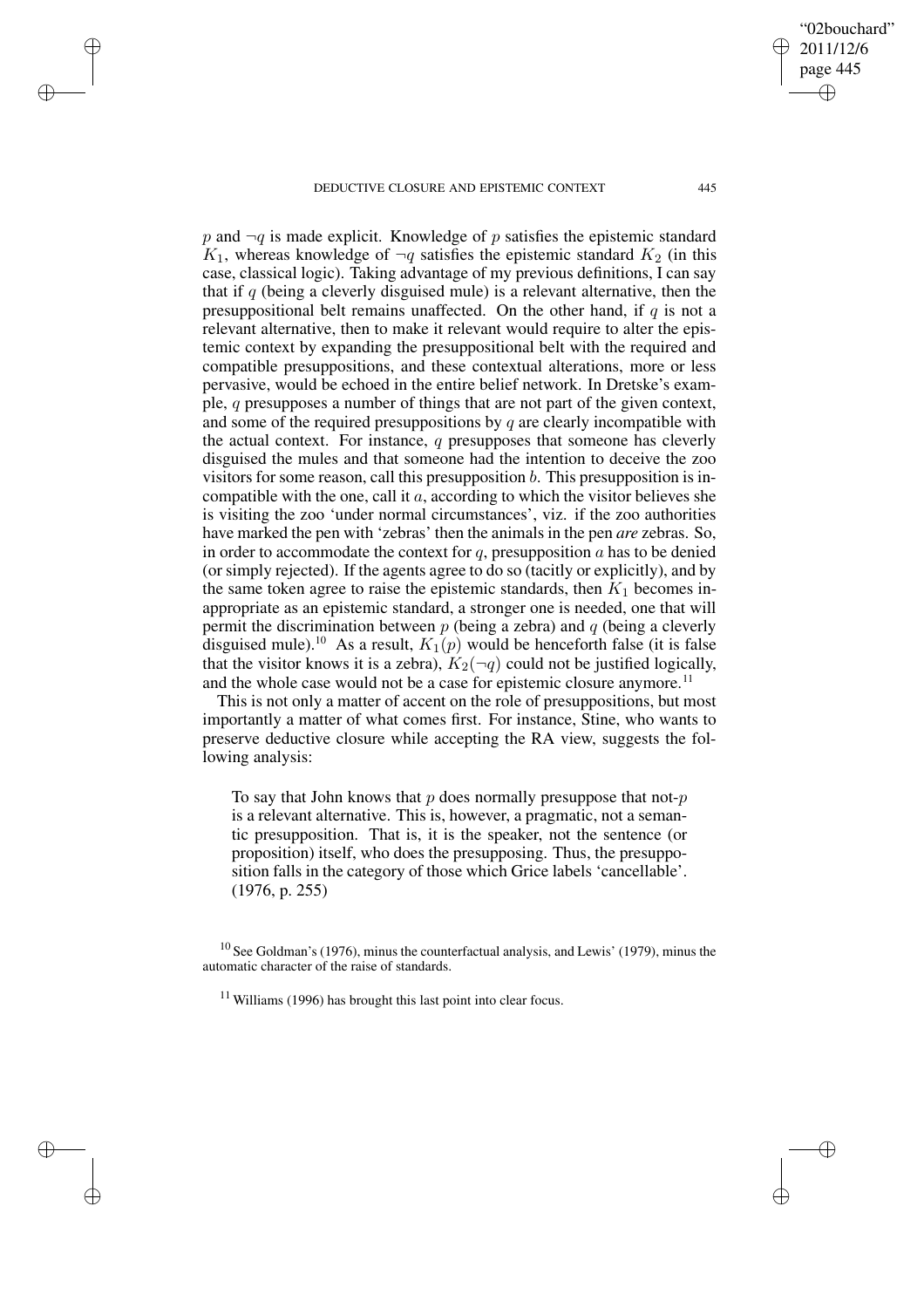"02bouchard" 2011/12/6 page 446 ✐ ✐

✐

✐

#### 446 YVES BOUCHARD

The problem with such an account is that *relevance itself* is presupposed and therefore taken as a kind of primitive notion. On my view, the notion of presupposition comes first and can serve as a *definiens* for the notion of relevant alternative. From that perspective, relevance is a property of a relation between an alternative and an epistemic context (not an absolute property), and the principle of deductive closure is valid insofar the pragmatic context remains the same, in other words, insofar the presuppositions remain compatible. For Stine, it is rather the set of relevant alternatives itself that has to remain fixed: "my account holds the set of relevant alternatives constant from beginning to end of the deductive closure argument. This is as it should be; to do otherwise would be to commit some logical sin akin to equivocation." (1976, p. 256) Moreover, Stine's view may allow an agent to refuse explicitly to presuppose an alternative (imagine a crucial one, for example), since relevant alternatives are alternatives taken for granted. But, in order for an agent to refuse a relevant alternative in my sense, it would not suffice to simply rule out one particular alternative by *fiat* or collective agreement.<sup>12</sup> The agent would have to refuse the whole logic that justifies it, as well as what it presupposes. This is one reason why deductive closure is so important as an instrument in our scientific endeavors: it can force us, as long as we agree on one logic, to explore hidden possibilities within the limits of a given and consistent epistemic context.

Despite its internalist commitment, my proposal remains in line with some contentions of Goldman and Heller, who both defend a counterfactual interpretation of the RA view. My account only makes explicit something that is kept more or less implicit in their views. For instance, Goldman acknowledges the role of the context in the determination of some alternatives:

It is not only the circumstances of the putative knower's situation, however, that influence the choice of alternatives. The speaker's own linguistic and psychological contexts are also important. If the speaker is in a class where Descartes' evil demon has just been discussed, or Russell's five-minute-old-world hypothesis, he may think of an alternative he would not otherwise think of and will perhaps treat them seriously. (1976, p. 776)

Heller is more explicit regarding the relation between the context and the set of possible worlds. According to him, the pragmatic context plays two roles: (1) "the context in which the utterance is made determines which respects

✐

✐

✐

 $12$  The mere mentioning of alternatives is also insufficient for raising the standards, and thus altering the context, as Lewis defends. The context must allow for the presuppositions required by the alternatives.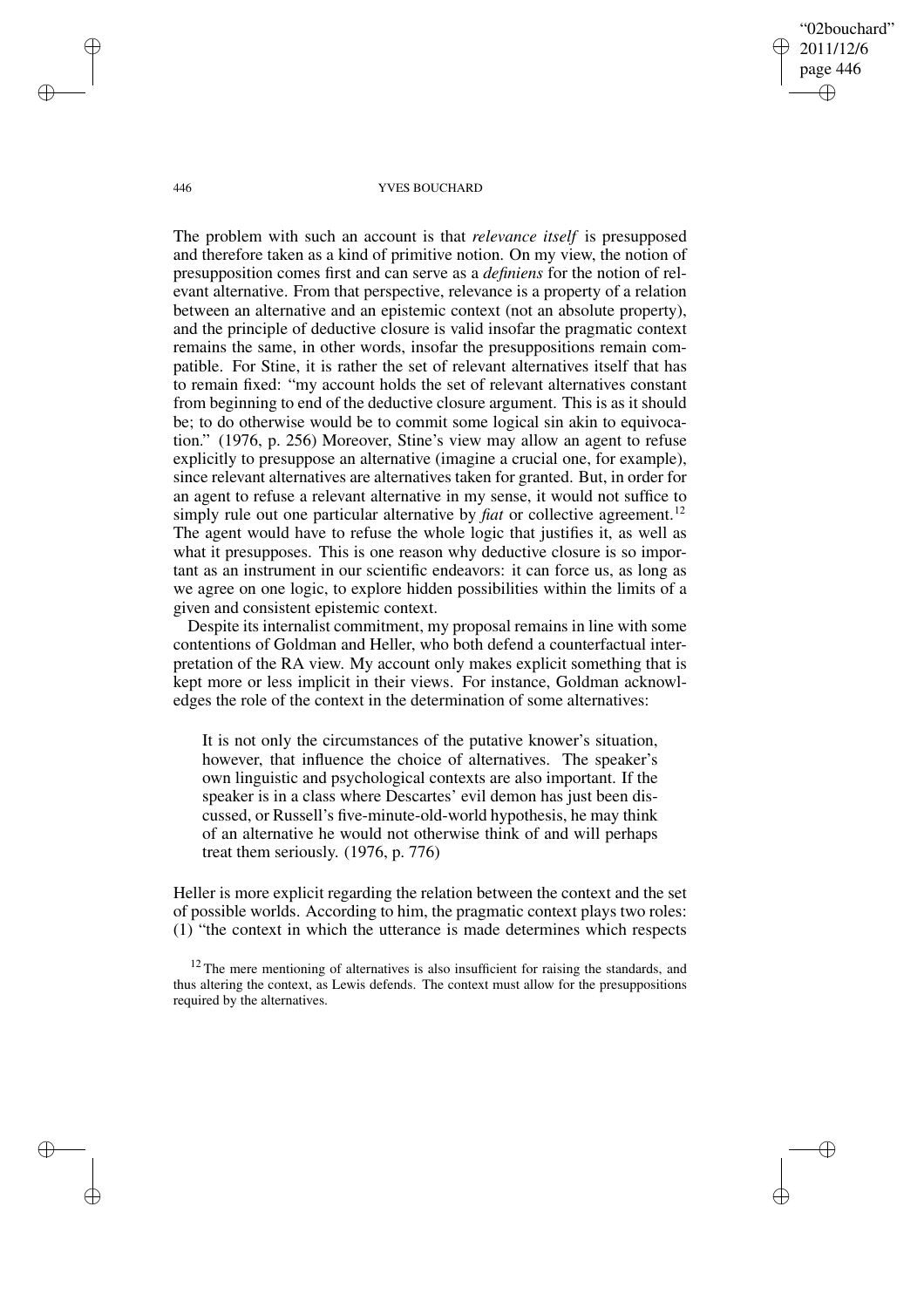of similarity are to be assigned the most weight when ordering worlds", and (2) it determines "how similar enough a world has to be to the actual world to be similar enough to be relevant." (1999, p. 203)

I believe this shows, in last analysis, that what is primarily determinative in the selection of relevant alternatives is not the counterfactual situations at stake, but rather structural elements of the epistemic context at play. In qualifying alternatives, one does not need a semantic theory that will account for a difference between 'normal' and 'bizarre' worlds in terms of a proximity relation for a set of possible worlds, one only needs to track *context shifts*. 13 In the suggested perspective, a relevant alternative is context preserving, and that means it is a function of epistemic presuppositions.

## *Relevance as a presuppositional quality*

✐

✐

✐

✐

One can capture several proposals of definition of RA in terms of three conceptual groups centered on possible world proximity, discriminability, and sensitivity. According to this classification, an alternative  $\alpha$  is relevant if:

- 1.  $\alpha$  as a possible world is close the actual world (Dretske, 1970; Cohen, 1987; DeRose, 1995; Heller, 1999);
- 2.  $\alpha$  is discriminable (Goldman, 1976; McGinn, 1984);
- 3. Belief( $\alpha$ ) is truth-tracking (Nozick, 1981; DeRose, 1995; Sosa, 2000).

Of course, these groups can intersect partially, as in the case of DeRose, and they can involve common notions such as counterfactuality. Groups 1 and 3 require some ontology, a commitment I avoided, and group 2 requires a theory about perceptual experience. *Prima facie* the above analysis escapes all of these groups since relevance is characterized only in virtue of its relation to an epistemic context. But, within these groups, some more or less explicit links with the notion of presupposition have been made. The one I will focus on comes from McGinn, who defends a discrimination account of knowledge and argues against deductive closure. McGinn writes:

Now it seems to me that this point about relevance is a virtual datum about discrimination and knowledge: it is simply what the concept intuitively involves, and I cannot see how one could hope to

<sup>13</sup> While discussing contextualist positions, Hendricks writes: "There is not any obvious way to ensure that such a contextual change is not taking place." (2006, p. 72) Even though my proposal is not an 'obvious way' to track context changes, it remains nonetheless a reliable indicator.

"02bouchard" 2011/12/6 page 447

✐

✐

✐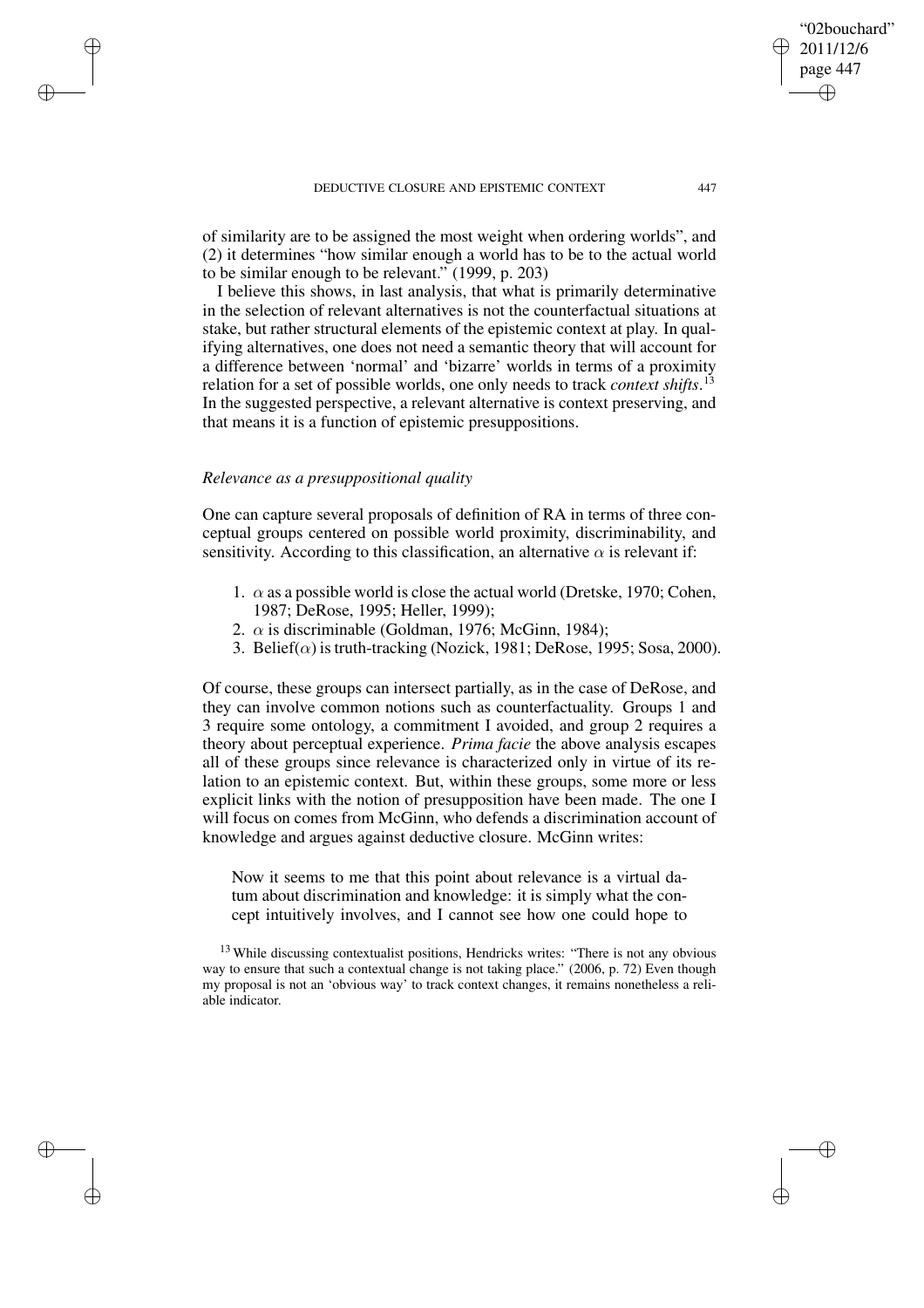2011/12/6 page 448 ✐ ✐

✐

✐

"02bouchard"

#### 448 YVES BOUCHARD

prove it from independent epistemological principles. When we ask whether someone knows a particular proposition  $p$ , we just do tacitly presuppose a range of propositions  $R$  somehow determined by  $p$ whose truth values must be discriminable by the would-be knower. [. . .] I have no precise criterion for this kind of relevance, but I think we do have an intuitive grasp upon how the requirement operates. (1984, p. 544)

The two aspects that I want to underline are: the presupposed range  $R$  of propositions is (1) *somehow* determined by a given proposition and (2) the truth-values of the propositions in R are *discriminable* by the agent. The main difficulty with such a characterization is that the notion of presupposition is tainted by psychological considerations, for cognitive capacities of discrimination with respect to a subject matter draw the line between relevance and irrelevance. In McGinn's view, what makes a proposition relevant has nothing to do with its presuppositional status *stricto sensu*. Relevance implies discriminability. This notion of discriminability is strongly perception-oriented. It seems to deliver the right conclusion with a brain-ina-vat argument, where the two perceptual experiences at play exhibit no difference at all. But what about some argument of a lesser perceptual flavour? At the present time, nobody can discriminate between the truth-values (assuming respectfully that the reader is not an intuitionist!) of Goldbach's conjecture. Does that imply that it cannot be used as a relevant presupposition in some particular mathematical context? I do not think so. Besides, McGinn still has to explain how — otherwise than by just saying 'somehow' — a given proposition determine the range of presuppositions. McGinn's own lack of a 'precise criterion' responsible for the sort of relevance he has in mind is just a consequence of his discrimination account. Since discriminability is not a interpropositional property, but a property of a relation between a proposition and an agent's cognitive capabilities, it is no surprise that such a notion cannot shed any light on the notion of relevance, which is rather an epistemic property pertaining to a proposition conceived in relation to a propositional system.

On my view, the propositions in  $R$  are nothing else than sheer presuppositions, i.e. propositions whose truth-values are logically presupposed by the propositions at stake. It appears then that McGinn's discriminability requirement is plainly too strong because the truth of a presupposition need not be discriminable but simply taken for granted. A presupposed proposition might be actually truth-discriminable, but it is not this property that makes it relevant. This objection against a discrimination account can also be raised against a counterfactual account, according to which relevance is characterised in terms of counterfactual situations in possible worlds. Many views

✐

✐

✐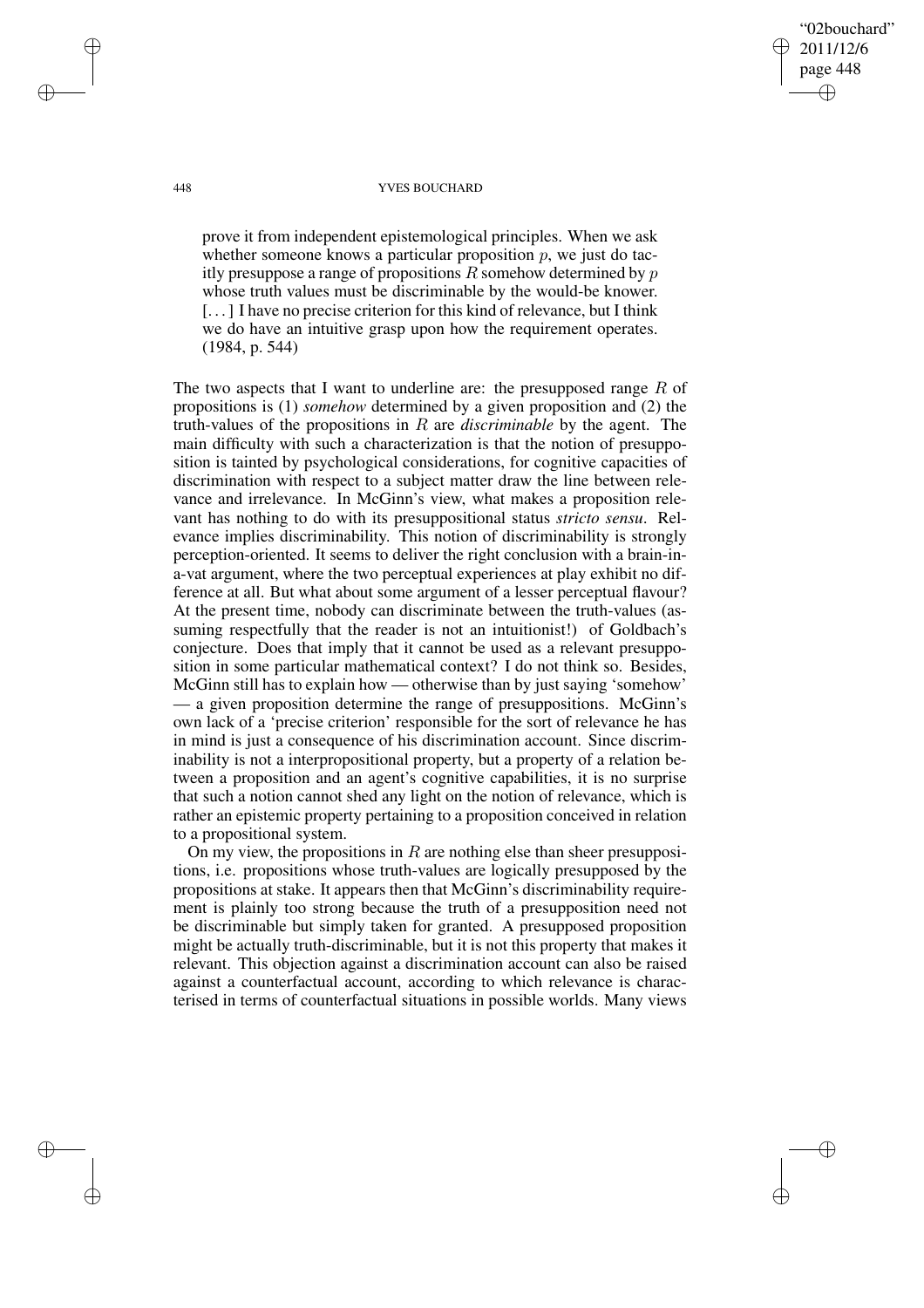oscillate between an unqualified counterfactual situation analysis (Dretske, 1970) and a qualified counterfactual situation analysis (DeRose, 1992; Sosa, 2000). In all these views, the counterfactuality needs to be assessed ontologically. For instance, in the qualified view, one usually requires a proximity parameter to identify relevant situations among all counterfactual situations. Possible worlds are compared in terms of factual similarity with the actual world. But this comparison is all based on actual/possible states of affairs and relevance in that view boils down to ontological relevance. It does not take into consideration the *logical relation* between the presuppositions at play in a given epistemic context and the presuppositions required by a skeptical situation in that context. As one can see, both the discrimination account and the counterfactual account of RA show the same defect: they rely upon a defining property of relevance that is not an interpropositional property. Either psychology or ontology plays a major role in these accounts, but none of them can really salvage the DC principle once it is exposed to the skeptical argument.

# *Conceptual gains*

✐

✐

✐

✐

In conclusion, if the above analysis is correct, then one gets three conceptual gains out of it. (1) DC is vindicated within the limits of relevant alternatives, which are understood in terms of epistemic presuppositions rather than in terms of counterfactual situations or discriminability. (2) DC can be used as an epistemic contextual marker. A failure of DC clearly indicates a context shift, i.e. an alteration of the presuppositional belt. (3) This general framework provides interesting clues on the kinematics of epistemic normativity. As it turns out, epistemic normativity normally operates in the background (i.e. an epistemic context), as the epistemic standards are presupposed by the agents and provides the agents with a justification space where all the epistemic practices are well regimented by specific epistemic standards — this is the place where epistemological contextualism receives additional support.

> Université de Sherbrooke Canada, Québec E-mail: yves.bouchard@usherbrooke.ca

## **REFERENCES**

Audi, R. (1991). Justification, Deductive Closure and Reasons To Believe. *Dialogue*, 30, 77–84.

✐

✐

"02bouchard"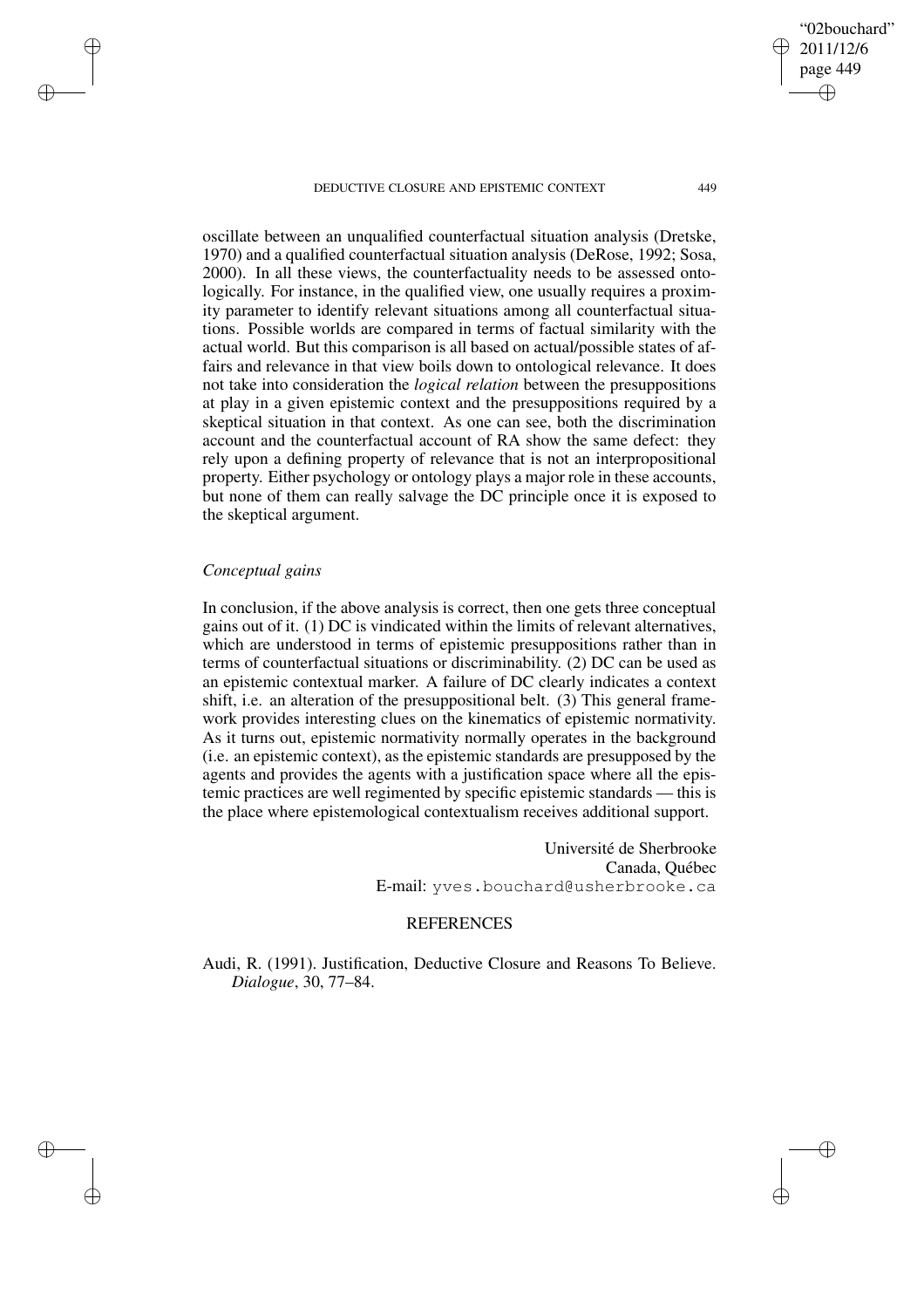## "02bouchard" 2011/12/6 page 450 ✐ ✐

✐

✐

#### 450 YVES BOUCHARD

- Brueckner, A. (2004). Strategies for Refuting Closure for Knowledge. *Analysis*, 64, 333–335.
- Cohen, S. (1987). Knowledge, Context, and Social Standards. *Synthese*, 73,  $3 - 26.$
- Cohen, S. (1988). How To Be a Fallibilist. *Philosophical Perspectives*, 2, 91–123.
- DeRose, K. (1992). Contextualism and Knowledge Attributions. *Philosophy and Phenomenological Research*, 52, 913–929.
- DeRose, K. (1995). Solving the Skeptical Problem. *The Philosophical Review*, 104, 1–52.
- Dretske, F. (1970). Epistemic Operators. *The Journal of Philosophy*, 67, 1007–1023.
- Dretske, F. (2006). Information and Closure. *Erkenntnis*, 64, 409–413.
- Feldman, R. (1995). In Defence of Closure. *Philosophical Quarterly*, 45, 487–494.
- Gärdenfors, P. (1988). *Knowledge in Flux. Modeling the Dynamics of Epistemic States.* Cambridge: MIT Press.
- Goldman, A.I. (1976). Discrimination and Perceptual Knowledge. *The Journal of Philosophy*, 73, 771–791.
- Hales, S.D. (1995). Epistemic Closure Principles. *The Southern Journal of Philosophy*, 33, 185–201.
- Heller, M. (1999). Relevant Alternatives and Closure. *Australasian Journal of Philosophy*, 77, 196–208.
- Hendricks, V.F. (2006). *Mainstream and Formal Epistemology.* Cambridge: Cambridge University Press.
- Lewis, D. (1979). Scorekeeping in a Language Game. *Journal of Philosophical Logic*, 8, 339–359.
- Lewis, D. (1996). Elusive Knowledge. *Australasian Journal of Philosophy*, 74, 549–567.
- McGinn, C. (1984). The Concept of Knowledge. *Midwest Studies In Philosophy*, 9, 529–554.
- Murphy, P. (2006). A Strategy for Assessing Closure. *Erkenntnis*, 65, 365– 383.
- Nozick, R. (1981). *Philosophical Explanations.* Cambridge: Belknap Press.
- Rysiew, P. (2006). Motivating the Relevant Alternatives Approach. *Canadian Journal of Philosophy*, 36, 259–280.

Sosa, E. (2000). Skepticism and Contextualism. *Noûs*, 10, 1–18.

Stalnaker, R.C. (1999). Pragmatic Presuppositions. In *Context and Content* (pp. 47–62). Oxford: Oxford University Press.

Stine, G.C. (1976). Skepticism, Relevant Alternatives, and Deductive Closure. *Philosophical Studies*, 29, 249.

Warfield, T.A. (2004). When Epistemic Closure Does and Does Not Fail: A Lesson From the History of Epistemology. *Analysis*, 64, 35–41.

✐

✐

✐